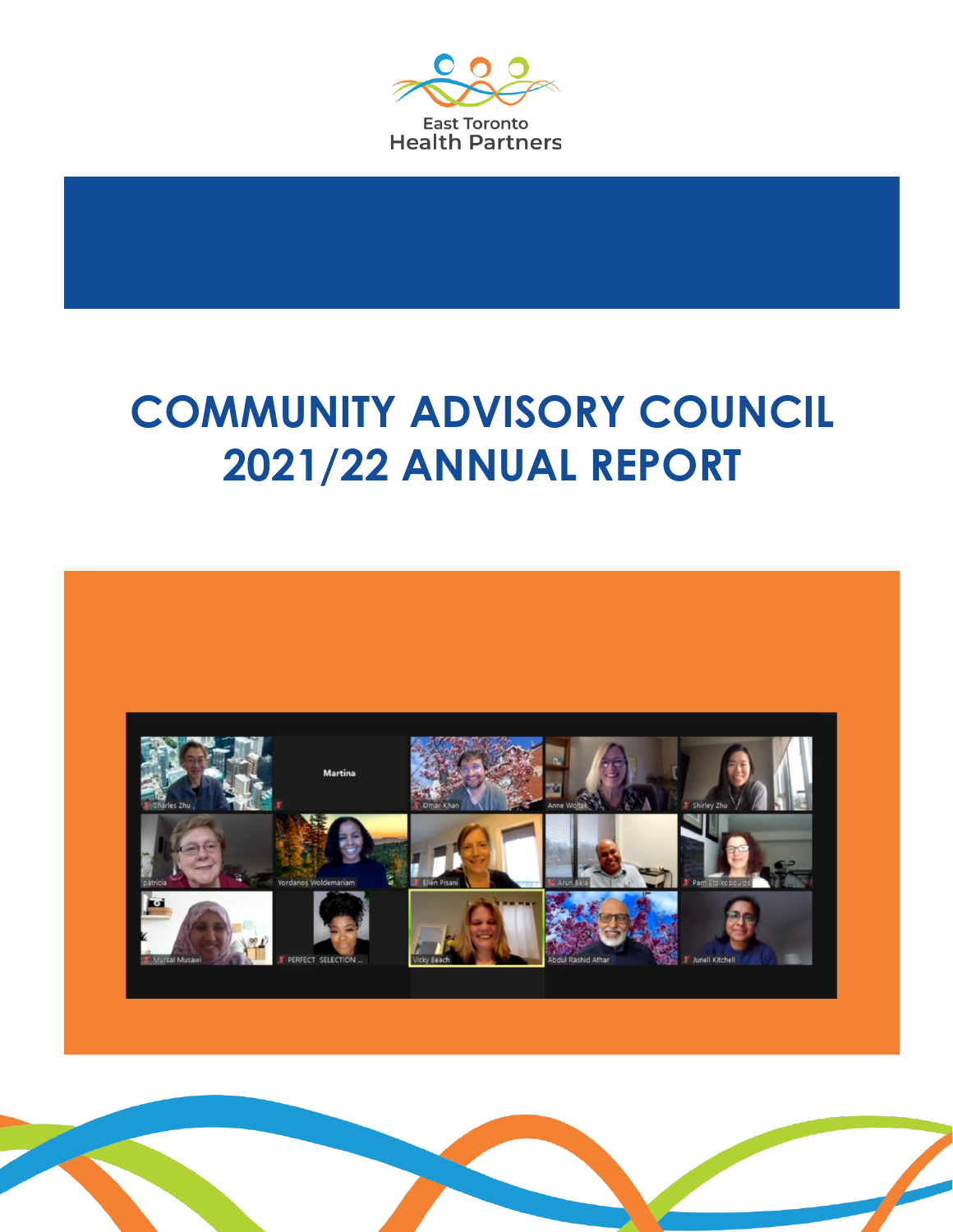

## **From the Chair**

When asked to write a few introductory remarks reflecting on the past 12 months of working with our Community Advisory Council, it was no easy feat – there was lots to reflect on. 2021 marked the first full year of us living with and managing through the ever-evolving COVID-19 pandemic, which has felt like a sprint and a marathon. The physical, emotional and mental impacts of the pandemic, both on an individual level and as a collective, have been indisputable. However, in joining the Community Advisory Council this past year, it helped me recognize I was not alone in my frustrations and aspirations for what health and social services in East Toronto could be.

The Community Advisory Council has served as an important voice and collective of patients, clients, family members, unpaid caregivers and community members that represent the diverse population of East Toronto. Together, we brought our lived experiences to shape and inform how East Toronto Health Partners designed, delivered, and helped individuals access health and social services in East Toronto. This past year has been tremendously difficult for each and every one of us for different reasons, so I would like to extend my deepest thanks and gratitude to the 16 Community Advisory Council members for their continued commitment and advocacy, both locally and systemically. Community Advisory Council members have been actively involved in a number of initiatives, working groups and presentations, including East Toronto Health Partners' vaccination strategy and co-designing the Caregiver NICE Fund. These collective efforts have resulted in improved experience and access to care and services for communities served by East Toronto Health Partners. Furthermore, these accomplishments been foundational to shaping the Community Advisory Council's path forward for the next year, and beyond.

I would also like to extend my thanks to the leaders across East Toronto Health Partners for their continued commitment in including the Community Advisory Council in key operational and strategic conversations and initiatives. Recognizing the importance and value of patient, client, family member, unpaid caregiver and community member voices is critical to designing and delivering health and social services that meet the needs of East Toronto's diverse population, today and tomorrow. I am looking forward to our continued partnership with the leaders across East Toronto Health Partners and embracing a culture of co-design.

As someone who has always preferred to take a glass half-full perspective, I am excited for the road ahead. On a more personal level, I am excited to continue bringing my lived experiences as a second-generation Chinese-Canadian who has called East Toronto home her entire life (fun fact: I was born at Michael Garron Hospital) and have been able to see and experience the community grow, evolve and change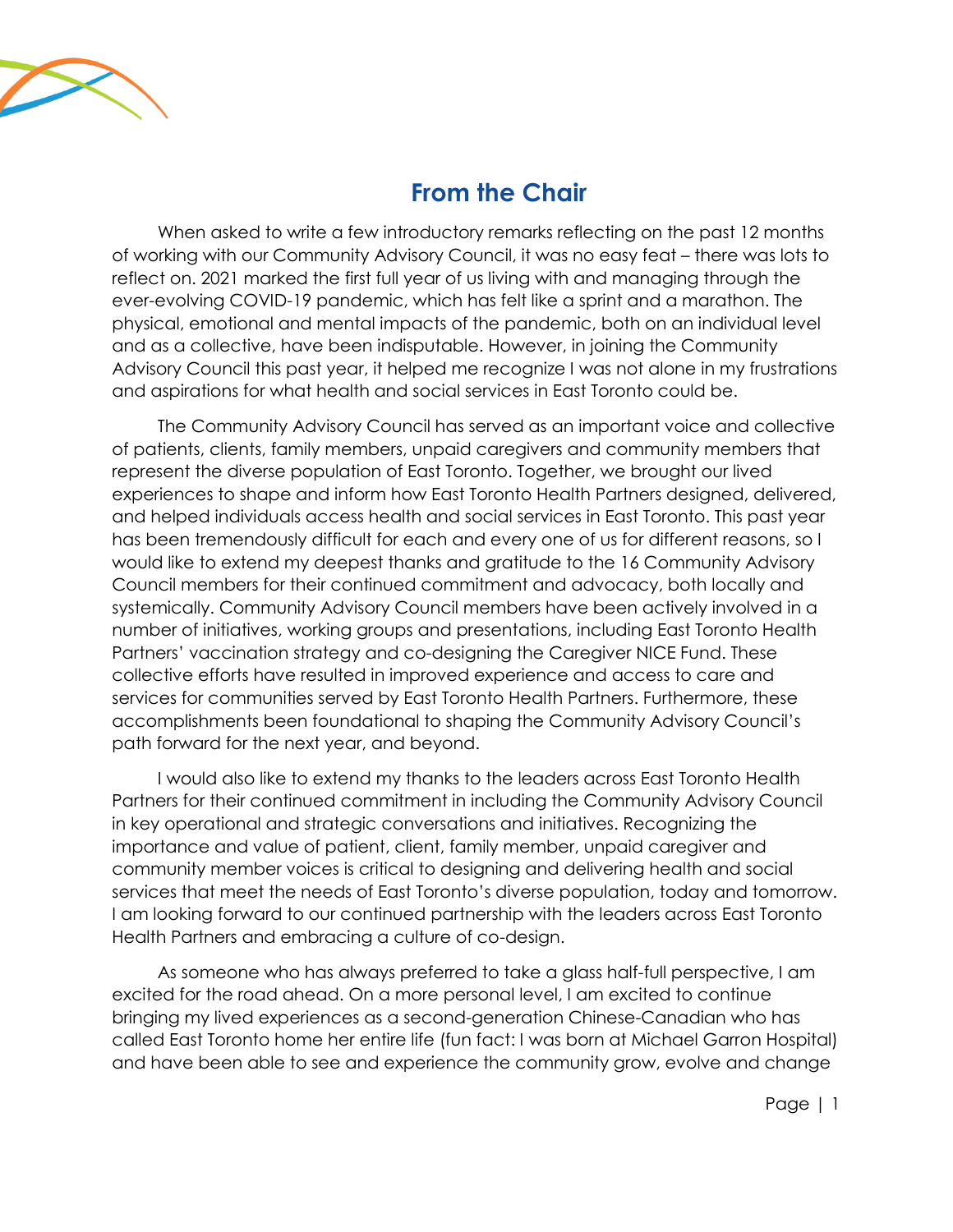

first-hand. My experiences, and the experiences of my non-English-speaking, aging relatives and family members, motivates me to continue advocating for patientcentred culturally sensitive care and supports for unpaid caregivers and family members. Just like how I bring my unique personal experiences to the Community Advisory Council, so can you. Improving health and social services locally and systemically is a marathon, and it cannot be done without the diverse voices and perspectives of patients, clients, family members, unpaid caregivers and community members. If you are interested in sharing your experiences and are passionate about being involved in change, please consider joining our Community Advisory Council!

Shirley Zhu Co-chair, Community Advisory Council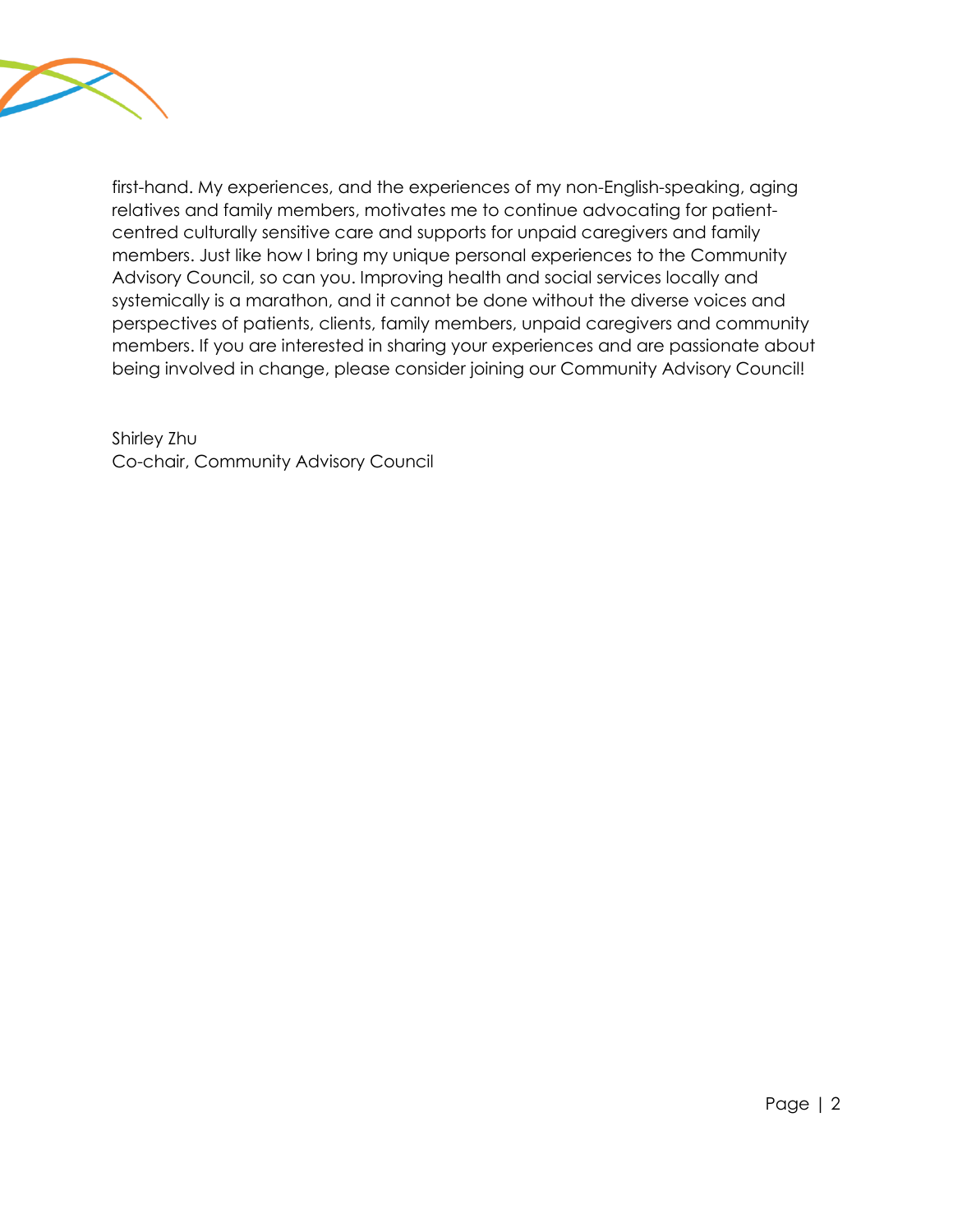

## **Table of Contents**

| North American Conference on Integrated Care (NACIC) 2021 Presentation 10          |  |
|------------------------------------------------------------------------------------|--|
|                                                                                    |  |
|                                                                                    |  |
|                                                                                    |  |
| Evaluation Framework and Impact and Outcomes Workshop  11                          |  |
| Co-design of the Caregiver NICE Fund and Caregiver Support Initiative  12          |  |
|                                                                                    |  |
| Minister's Minister's Patient and Family Advisory Council (MPFAC) and the Ministry |  |
|                                                                                    |  |
|                                                                                    |  |
|                                                                                    |  |
|                                                                                    |  |
|                                                                                    |  |
|                                                                                    |  |
|                                                                                    |  |
|                                                                                    |  |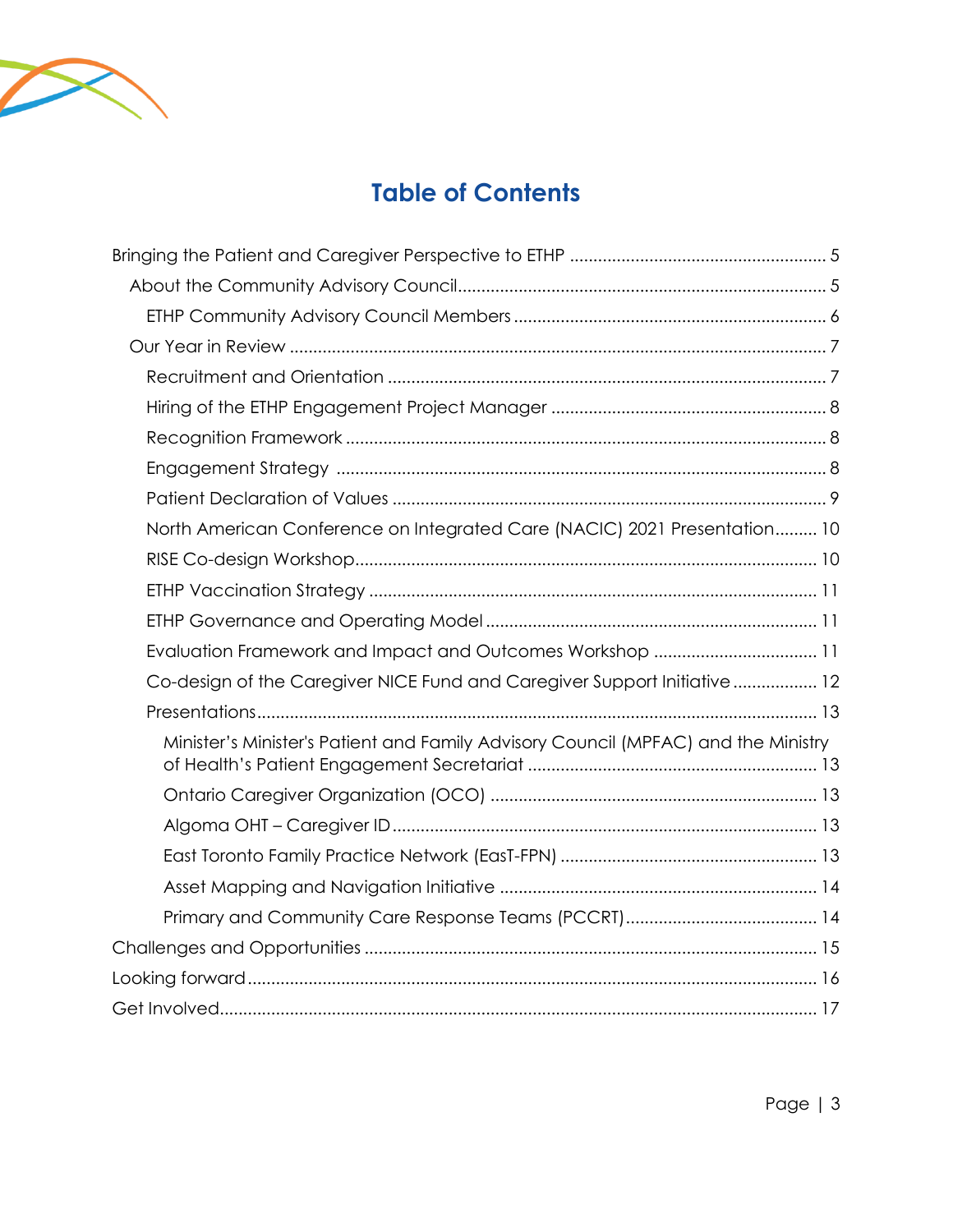

### **Summary**

East Toronto Health Partners' (ETHP) Community Advisory Council (CAC) is pleased to present the 2021/22 Annual Report. The report summarizes the CAC's activities for the period of April 2021 to March 2022 – an inaugural year during which ETHP's interim Patient and Family Advisory Council (PFAC) grew its membership and expanded its involvement in ETHP's operations.

The expanded CAC includes patients, caregivers, family and community members with diverse backgrounds and experiences. The new members are East Toronto residents and community leaders who have expressed interest in improving the local healthcare system and making a difference in their neighbourhoods.

The CAC mandate is to engage the community within East Toronto to ensure ETHP places patients and their caregivers at the centre of delivering integrated healthcare and social services.

During this first year of the expended CAC, the work of the council focused on some foundational pieces such as developing the terms of reference, the patient and caregiver advisors (PCAs) recognition framework, the ETHP engagement strategy as well as increased involvement of CAC members in various ETHP initiatives.

The work wouldn't be possible without the dedication of our committed members who collectively contribute numerous volunteer hours of their time to the CAC, attending a multitude of meetings, bringing to the table the patient and caregiver voice.

The CAC is grateful for the support of ETHP's leadership and recognize this as a key element of our success.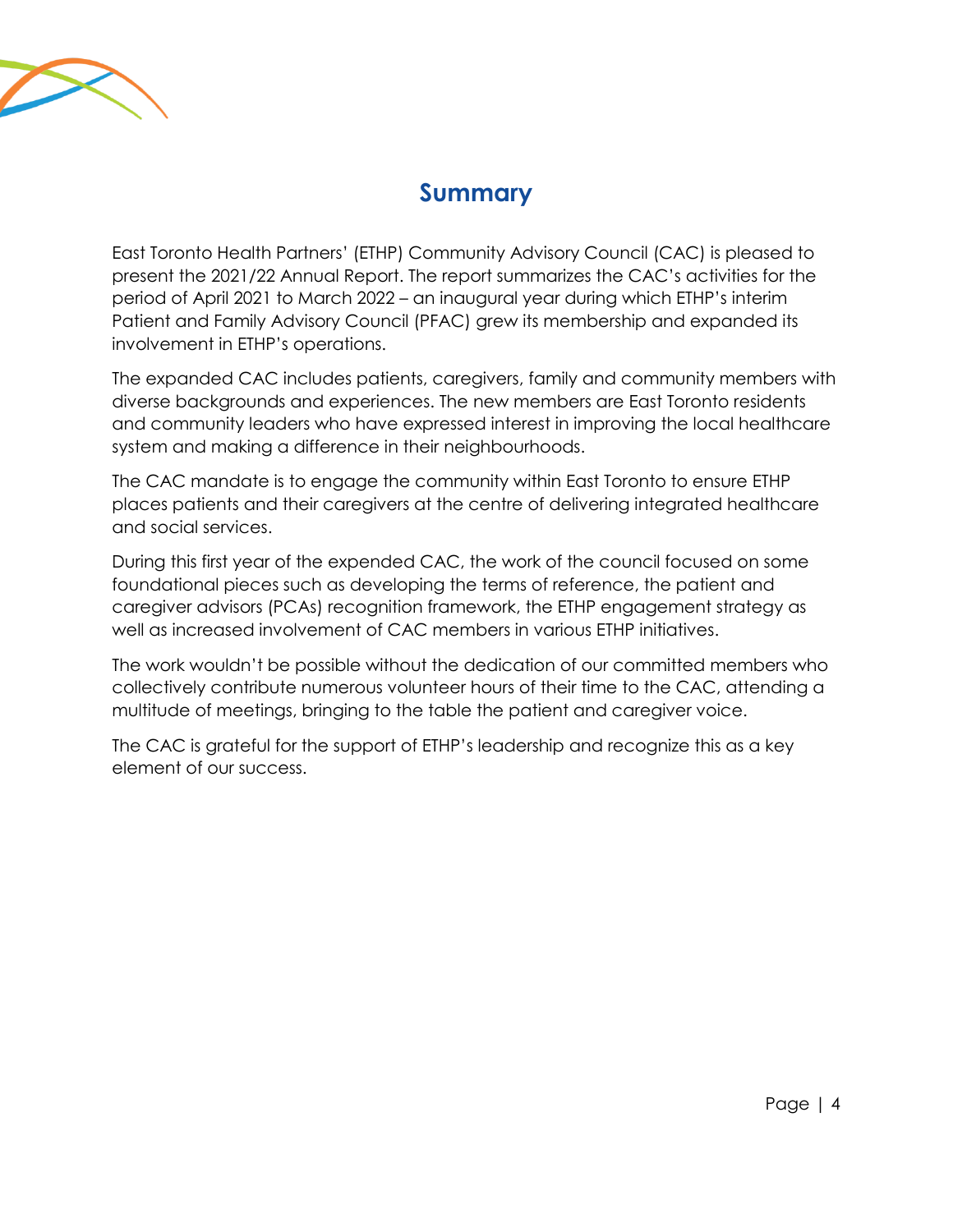

## <span id="page-5-0"></span>**Bringing the Patient and Caregiver Perspective to ETHP**

#### <span id="page-5-1"></span>**About the Community Advisory Council**

At the beginning of 2021, as part of an ongoing commitment to work more collaboratively with patient and caregiver advisors, ETHP decided to expand its interim Patient and Family Advisory Council (PFAC), a small group of five advisors that was brought together in August 2019, shortly after ETHP was declared one of Ontario's first Ontario Health Teams (OHTs). The recruitment of additional advisors was motivated by the desire to help ensure the voices of those who access and receive care in East Toronto continue to be reflected in ETHP's work. Ten new members joined the group and adopted the name Community Advisory Council (CAC).

The CAC meets once a month over the whole year, on a volunteer basis. The primary role of the CAC members is to share their experiences as patients, family members/caregivers and community members and provide feedback on different health-related programs and services to help improve care for people in East Toronto. Due to the COVID-19 pandemic, during the period of April 2021 to March 2022, all of the CAC meetings were online.

In addition to the 15 volunteer patient, caregiver, family and community advisors, the CAC meetings are attended by senior ETHP leaders: Anne Wojtak, ETHP lead, and Melissa Morey-Hollis, Vice President of Clinical Programs, Unity Health, as well as Lucy Lau, ETHP Communications Lead, and Nena Pendevska, ETHP Engagement Project Manager. The CAC is co-chaired by CAC members, Charles Zhu and Shirley Zhu, and Melissa Morey-Hollis. This model of joint leadership further underlines the importance of the partnership between ETHP and its patient and caregiver advisors. It reaffirms ETHP's recognition of the CAC as an important part of the ETHP organizational structure.

ETHP's commitment to the inclusion of patient and caregiver advisors' views and recommendation in significant decisions is also demonstrated by the inclusion of CAC representatives in ETHP's leadership structures. Two of the CAC members (one co-chair and one unpaid caregiver), are members of key decision-making bodies: the Leadership Group and the Operations Team. In addition, over the past year, CAC members have joined several other ETHP committees and working groups such as the Caregiver Advisory Group, the Primary and Community Care Response Teams, and the Asset Mapping and Navigation Steering Committee. Our goal for the future is to ensure CAC representation on all key ETHP decision-making bodies.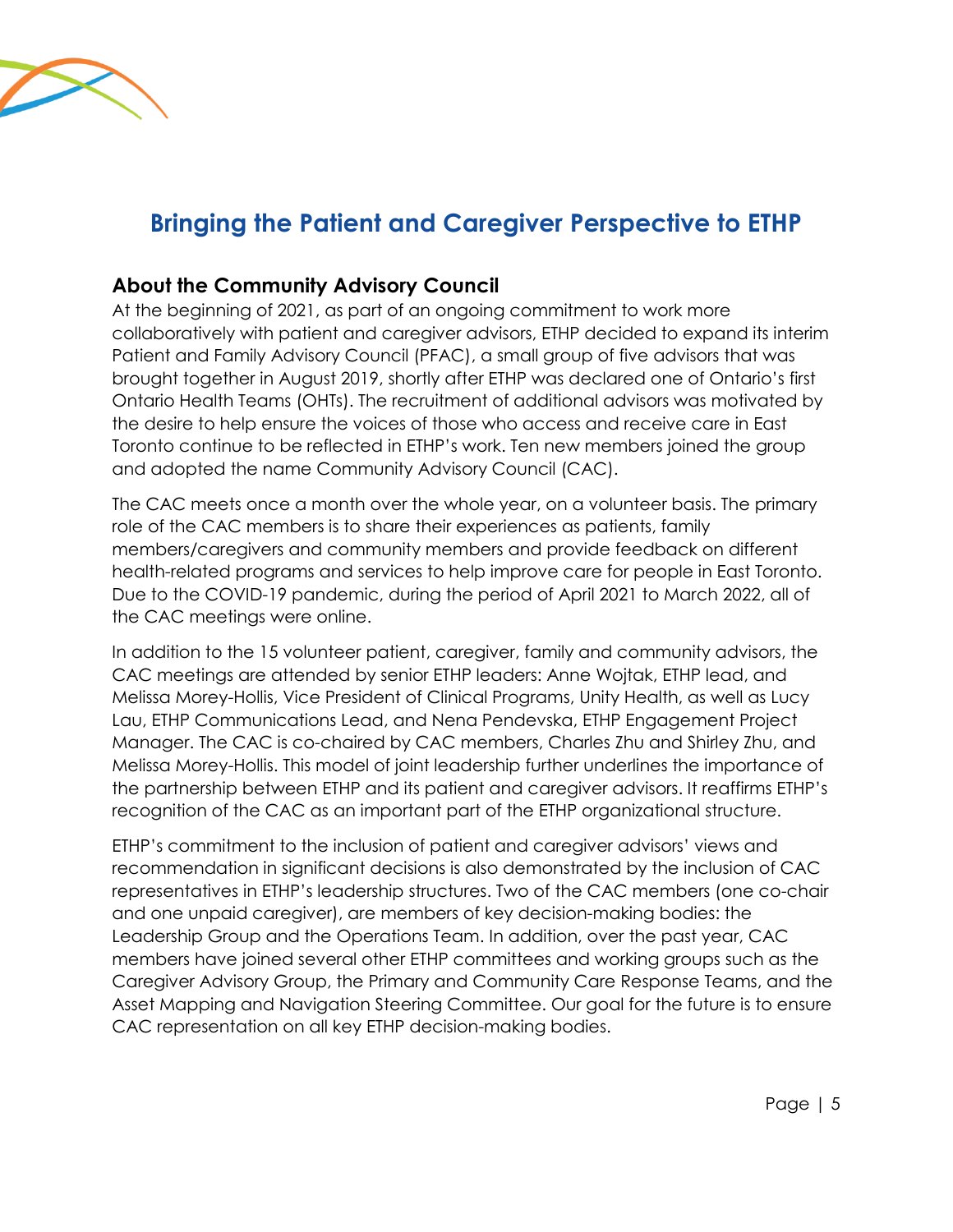

## <span id="page-6-0"></span>**ETHP Community Advisory Council Members**

#### **Patient, Caregiver, Family and Community Advisors**

*Abdul Rashid Athar Junell Kitchell Jill Robinson Vicky Beach Desalegn Merga Martina W.*

*Arun Bala Patricia Maurice Pamela Stoikopoulos Kamika Hutchinson Mursal Musawi Charles Zhu (Co-Chair) Omar Khan Ellen Pisani Shirley Zhu (Co-Chair)*

#### **East Toronto Health Partners Staff**

*Anne Wojtak, ETHP Lead Melissa Morey-Hollis, Vice President of Clinical Programs, Unity Health Lucy Lau, ETHP Senior Communications Specialist Nena Pendevska, Project Manager, OHT Initiatives, Engagement*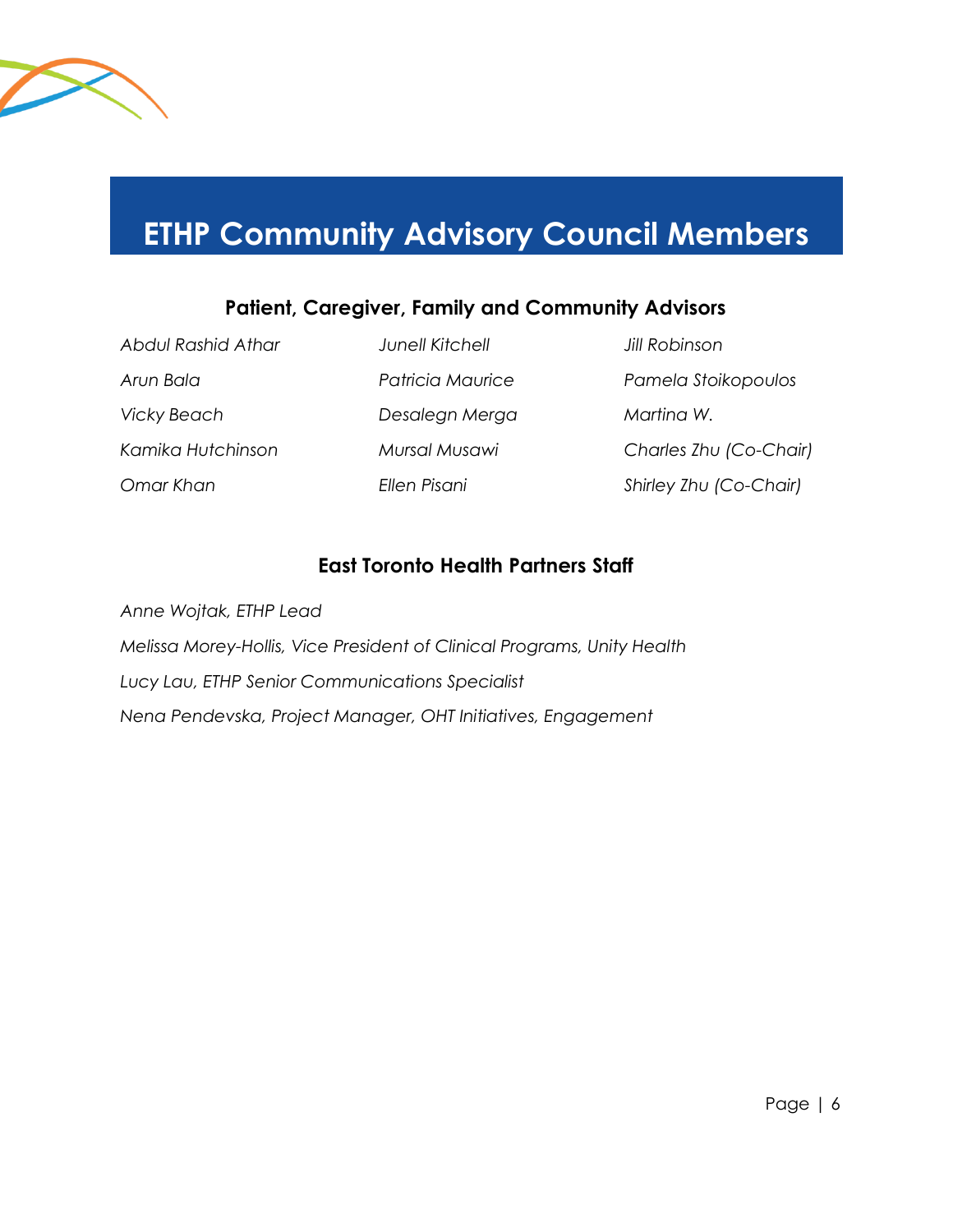

## **Our Year in Review**

#### <span id="page-7-1"></span><span id="page-7-0"></span>**Recruitment and Orientation**



Members of ETHP's expanded CAC were selected following a four-month recruitment process, from January to April 2021, which helped ensure diverse representation of patients, family members/caregivers and community members in East Toronto.

This recruitment process involved consulting ETHP's interim PFAC and local community and grassroots agencies that are involved in community outreach work. This allowed these groups to co-design strategies with ETHP that helped engage populations of all ages and cultural and socioeconomic backgrounds. In addition, this engagement helped ensure the application and interview process were as lowbarrier as possible.

Outreach strategies included developing flyers in

languages that are commonly spoken in East Toronto communities, such as Bengali, Farsi, Greek, Gujarati, Spanish and Urdu, and conducting virtual information sessions during the application stage to ensure those who were interested in applying to be a part of the CAC had the opportunity to ask questions and learn more about the role.

ETHP continues to accept applications from patient, caregiver, family and community advisors to support the creation of a broader network of advisors who can be matched to various ETHP initiatives based on their interests and experience. This is in line with the CAC's objective of increased engagement of patients and caregivers across ETHP. This group of volunteers will be invited to participate in future opportunities such as steering committees, working groups, workshops, surveys and focus groups.

To support the meaningful engagement of patient and caregiver advisors, the CAC revised its Terms of Reference; developed the role and responsibilities of members, cochairs and leadership group liaisons; and introduced the Code of Conduct for patient and caregiver advisors.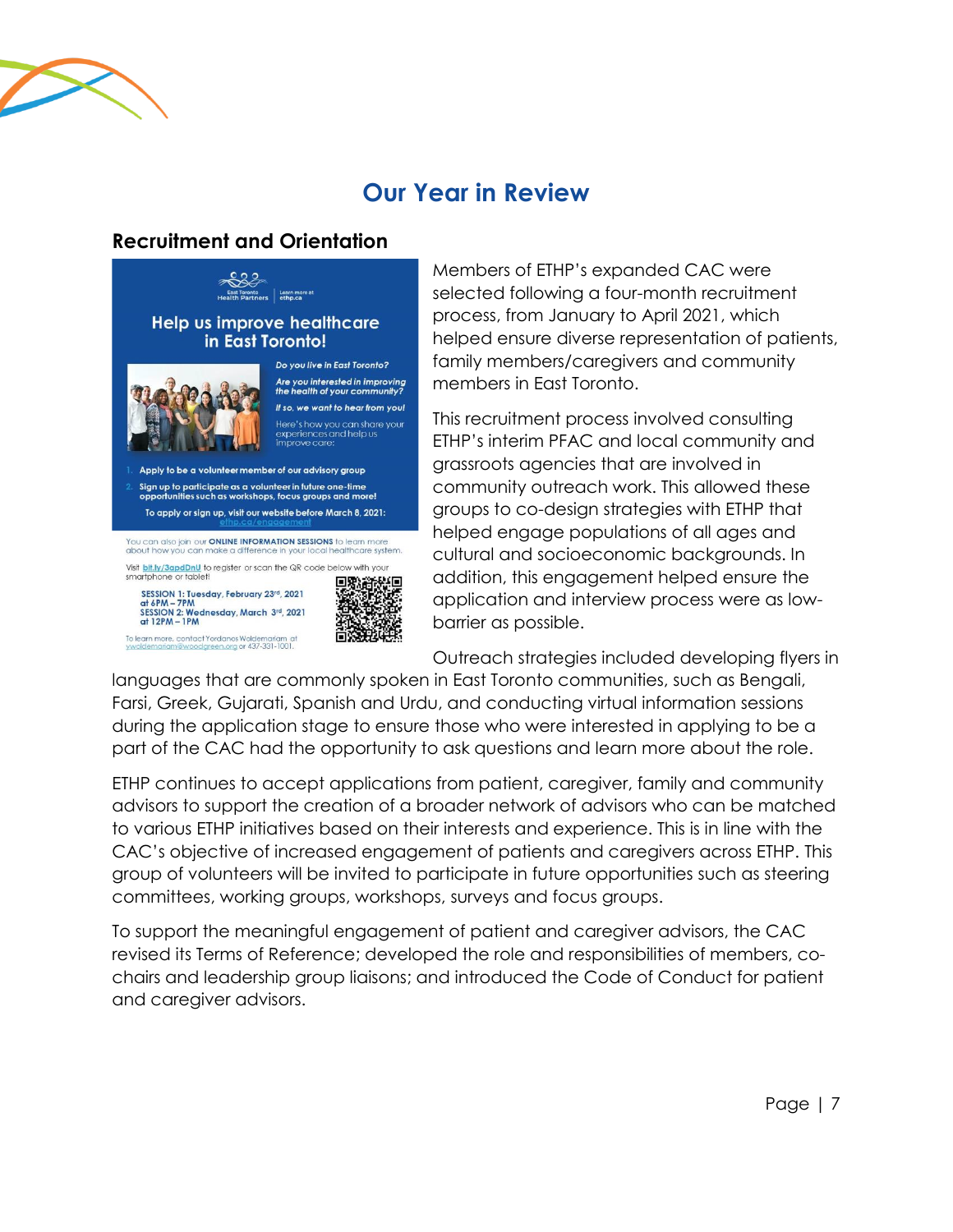

#### <span id="page-8-0"></span>**Hiring of the ETHP Engagement Project Manager**

As part of an ongoing effort to increase the participation of community members in shared-decision making, CAC members joined the hiring panel for the Engagement Project Manager. Two of the CAC members worked together with two ETHP staff members to develop the role description, review job applications from qualified candidates, and interview those who were selected. The CAC members, as equal partners in the process, represented the interests of the CAC in the hiring of the Engagement Project Manager.

#### <span id="page-8-1"></span>**Recognition Framework**

After extensive literature review and consultations with other organizations and OHTs, in July 2021, ETHP adopted the recognition framework for the engagement of patient and caregiver advisors. The framework outlines the criteria and amounts of the honorariums offered to the volunteer patient and caregiver advisors, and for the reimbursement of expenses (e.g. parking, travel, childcare, respite care). The small honorariums that are offered are in recognition of the many hours that volunteer advisors contribute while working alongside paid staff. With the framework in place, we also hope to remove some of the barriers for participation and increase the engagement of underrepresented groups.

#### <span id="page-8-2"></span>**Engagement Strategy**



The ETHP engagement strategy was developed through a collaborative approach with members of the CAC, via the establishment of a joint working group, supported by ETHP's Engagement Project Manager. Ten CAC members were involved in the development of the strategy. The working group met weekly during the later parts of July and all of August to work on the different elements of the strategy. Input from

key ETHP staff was collected as needed, as well as from the Leadership Group.

The strategy builds on the ETHP Engagement Framework developed in 2019 and previous work completed in the area of engagement and aims to assist ETHP to plan and undertake effective community engagement. It includes specific recommendations on how to best involve community members as partners in the planning and design of an integrated care model for ETHP.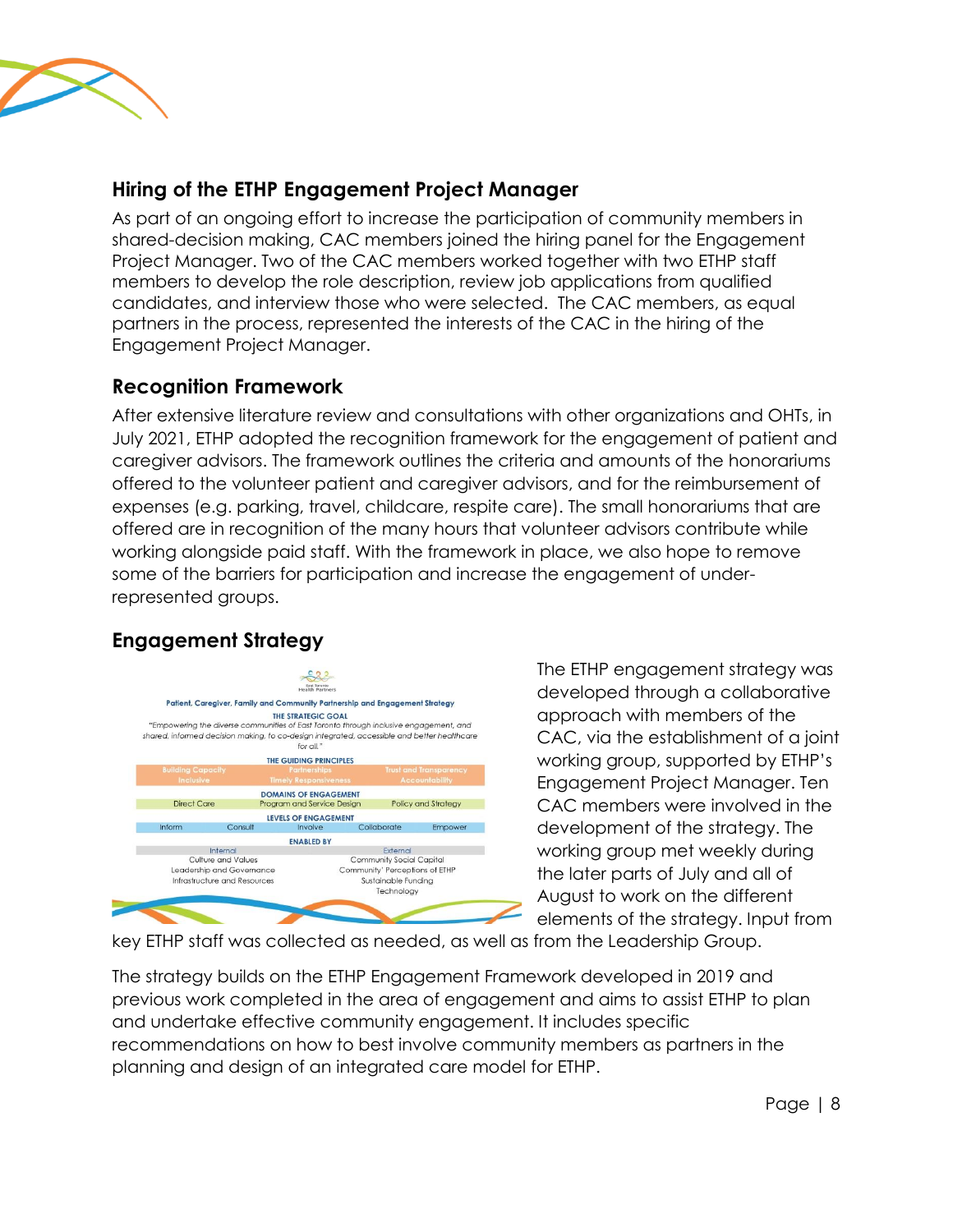

The goal of the strategy is to ensure that patients, caregivers, family, and community members are provided with meaningful and accessible opportunities for engagement that leverage existing strengths and assets within the community.

Furthermore, the strategy outlines a consistent approach to community engagement, by guiding when and how to undertake engagement activities, what approaches should be considered, and what are the various factors that facilitate engagement.

#### <span id="page-9-0"></span>**Patient Declaration of Values**



The CAC began its work on the development of a Patient Declaration of Values (PDV) at the end of June 2021 by the creation of a small working group of CAC members. The CAC's proposed PDV was finalized in August with the intention to be shared for input with the PFACs of ETHP member organizations.

However, following a round of consultations with OHTs across the province, Ontario Health changed its approach in favour of adoption of the provincial Patient, Family and Caregiver Declaration of Values (PFCDV) developed by the Minister's PFAC. The adoption of the PFCDV as a common set of values across all OHTs will set a provincial standard for what patients, families and caregivers can expect from the healthcare system.

The CAC reviewed and endorsed the provincial PFCDV recognizing that the values in the declaration are universal in the context of people – centered, high-quality care. On the recommendation of the CAC, ETHP signed the required Ministry attestation while acknowledging that the PFCDV represents the minimum standard for what East Toronto residents should expect regarding care delivery by ETHP partners.

The adoption of the provincial PFCDV by all OHTs and their partners is a requirement of their Transfer Payment Agreements (TPAs). Therefore, in the coming year, the CAC will be working locally with partners and their patient and caregiver advisors to support the adoption of the PFCDV.

#### **Survey to ETHP Partners**

In an effort to increase collaboration with PFACs of ETHP member organizations, and to support the work related to the implementation of the PDV across ETHP, in January 2022 the CAC distributed a survey to all ETHP partners. The purpose of the survey was two-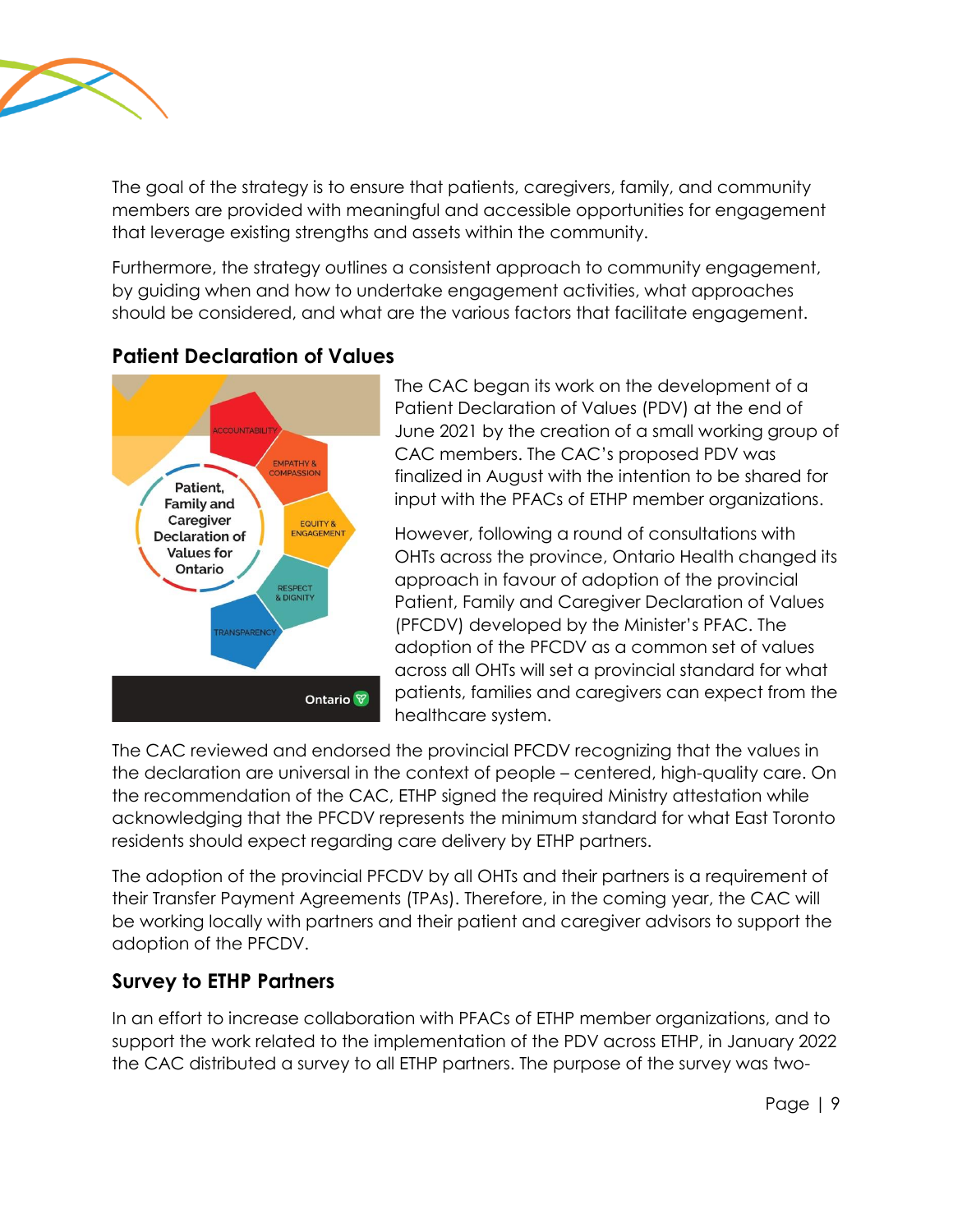

fold – to learn more about how ETHP partners engage patients and caregivers in their work and to identify how many of the partners may already have their own PDVs in place. The survey received responses from 22 organizations and helped identify partners who were interested in collaborating with the CAC in the future. The CAC hopes to use the survey results to reach out to the other PFACs and establish a wider network of patient and caregiver advisors.

#### <span id="page-10-0"></span>**North American Conference on Integrated Care (NACIC) 2021 Presentation**



In October 2021, CAC members had an opportunity to share the story of the development of ETHP at the NACIC, through the lens of the patients and caregivers who were involved in the work. The first NACIC was run as a virtual conference in partnership with the

University of Toronto, KPMG Canada, HSPN and iCOACH. Meaningful partnerships with patients, families and communities as one of the themes of the conferences generated significant interest among the OHTs and their PFACs. Three CAC members, Shirley Zhu, Charles Zhu and Jill Robinson, shared their perspectives on how patient and caregiver advisors contributed to key ETHP milestones; some of the lessons learned; and the plans to broaden engagement of patients, caregivers and our community.

#### <span id="page-10-1"></span>**RISE Co-design Workshop**

Organized by the Rapid-Improvement Support and Exchange (RISE), the Partnering with Patients/Families/Caregivers in Population-Health Management Workshop in August 2021 was an opportunity for the CAC's co-chair Charles Zhu to share his experience of working as a community ambassador and a community leader of an East Toronto parenting group. The purpose of the workshop was to invite PFAC members of OHTs who were involved in co-design to share practical examples and lessons learned from the process. ETHP was one of two OHTs that were invited to participate in this workshop, part of a series of learning sessions on population-health management. A recording of the workshop is available [online.](https://www.youtube.com/watch?v=CzaR9Hc3u_E)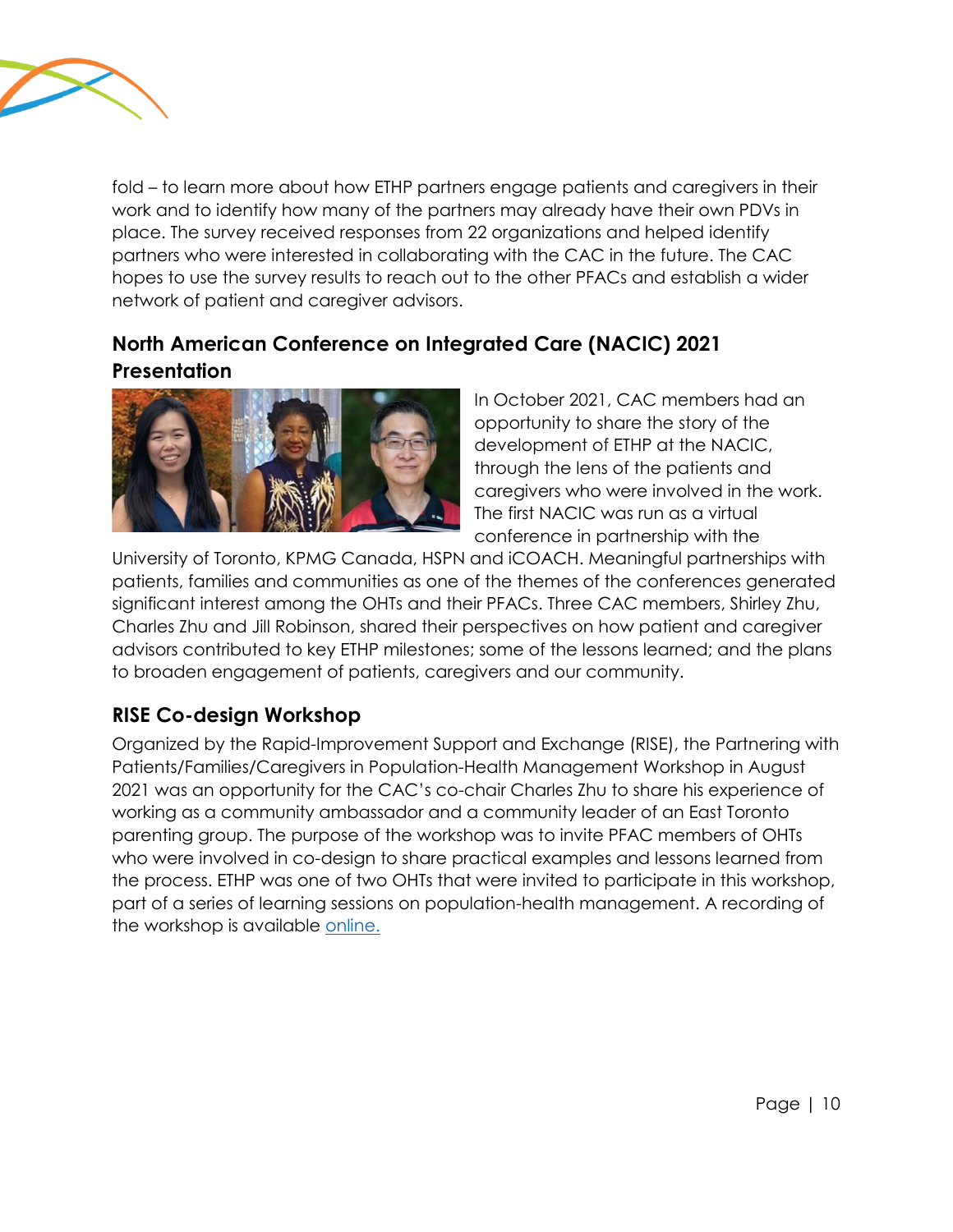

#### <span id="page-11-0"></span>**ETHP Vaccination Strategy**



Since December 2020, ETHP has engaged partners, community members, and grassroots organizations to develop a COVID-19 Immunization Plan for East Toronto that is rooted in data, health equity and quality improvement. Throughout the vaccine rollout, ETHP's vaccine team encouraged feedback from partners, including clients, caregivers, families, and community ambassadors, to help ensure COVID-19 vaccines are as low-barrier as possible for local residents. CAC members

had an opportunity to provide feedback which included suggesting dates, times, and locations for pop-up vaccine clinics, and sharing the need for multilingual education materials that address community concerns.

#### <span id="page-11-1"></span>**ETHP Governance and Operating Model**

In October 2021, the CAC and other internal and external stakeholders were engaged in a review and assessment of ETHP's governance and operating model. CAC members took part in a focus group to identify opportunities for improvement, which can be addressed through a new governance and operating model, to enable evolution to ETHP's next stage of maturity.

#### <span id="page-11-2"></span>**Evaluation Framework and Impact and Outcomes Workshop**

The purpose of the developmental evaluation taking place at ETHP is to accelerate the development of all OHTs by learning from a select number of the first round of approved OHTs. For this reason, the Ministry of Health partnered with the Health Systems Performance Network (HSPN) to evaluate the development of these first OHTs. Patient and caregiver engagement is one of the areas that ETHP has chosen to evaluate by participating in the research study.

As part of this work, the CAC collaborated with ETHP's Evaluation Lead on the development of an evaluation framework for the CAC. In addition to the observational portion of the study, the CAC was involved in the development of the CAC logic model. CAC members took part in a workshop to identify the long-term impact and mid- and short-term outcomes of the CAC work. The work on the logic model was then used to inform the development of the CAC work plan for 2022/23. Results from the evaluation will be used by the CACs to further its development.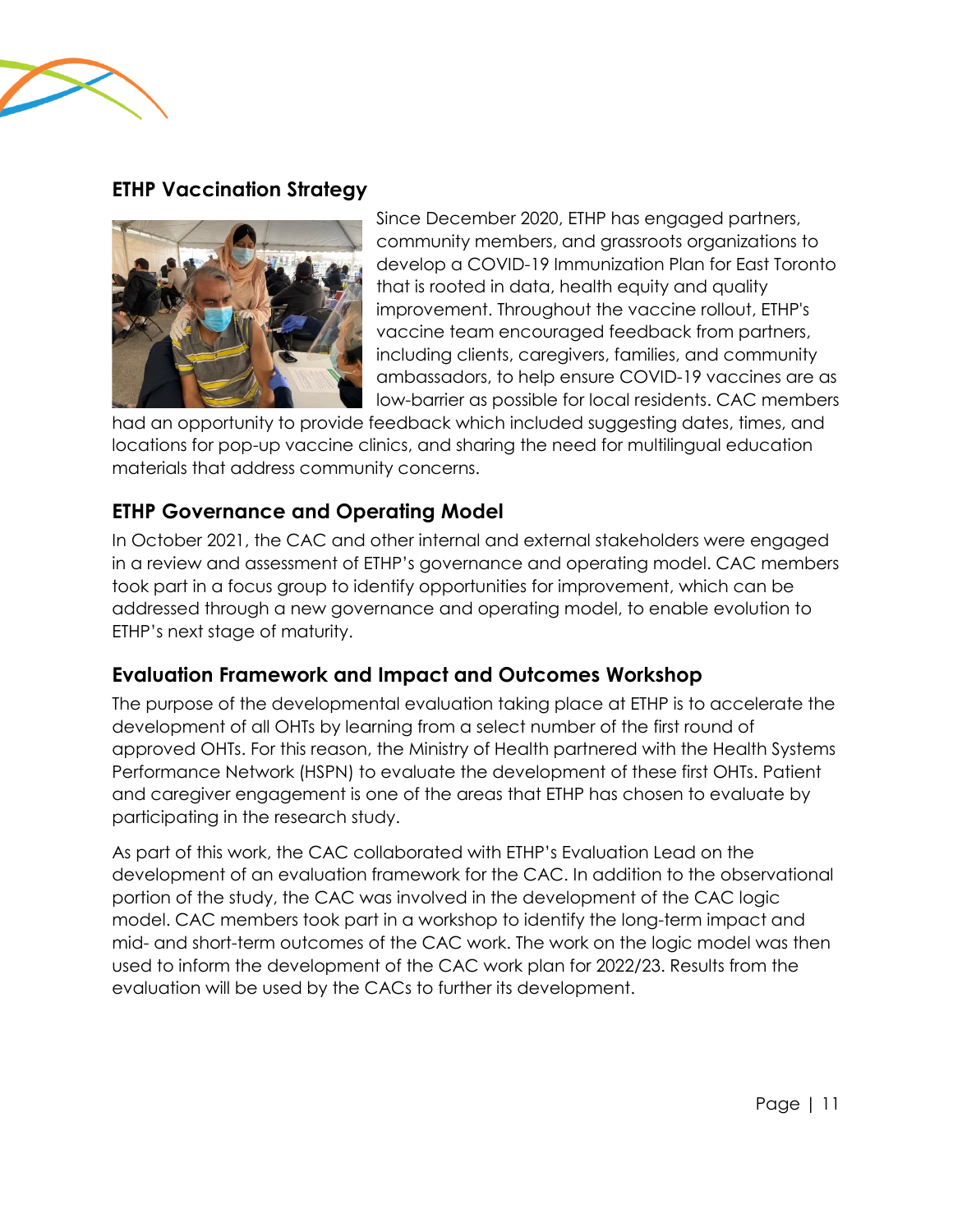

#### <span id="page-12-0"></span>**Co-design of the Caregiver NICE Fund and Caregiver Support Initiative**



Many of the CAC members are also members of other ETHP committees and working groups that align with their experience and interests. In the past year, three CAC members, who are unpaid caregivers, were involved in the work of the Caregiver Advisory Group (CAG) and the co-design of two caregiver initiatives, the Caregiver NICE Fund and the Caregiver Support Initiative (CSI).

*The Caregiver NICE Fund provides small amounts of funding for basic necessities or* 

*other supports where no other funding sources are available or have been exhausted. The funding can either be for something that directly supports the caregiver or can be*  something that supports the person they provide care for – the intention is to provide *whatever can help decrease caregiver stress and burnout. Funds are meant to be easier and quicker to access in comparison to other supports.* 

*The Caregiver Support Initiative focuses on increasing caregivers' awareness of services available during surge, with specific focus on reaching those from ethno-cultural and diverse communities. Caregivers often lack information about the support services available. Caregivers from ethno-cultural and diverse communities, in particular, experience barriers in accessing and navigating existing services due to lack of linguistically and culturally appropriate sources of information, limited personal and professional networks in Canada, as well as financial, attitudinal and cultural barriers related to their sociodemographic status.*

The process involved the caregivers in every step of the way, from the identification of the need for both projects, through the development of the funding proposals and codesign of both programs, to implementation and evaluation of the initiatives.

During this second year of implementing the NICE fund, caregivers not only helped review and streamline the application process, making it as low barrier as possible, but were also involved in the review and approval of the NICE fund applications.

The co-design process of the new caregiver support initiative involved several codesign sessions with the Caregiver Advisory Group to: a) identify the common barriers and challenges in finding and accessing information, b) identify solutions and resources (e.g. 211, Toronto Seniors Helpline, OCO, Connex Ontario, Telehealth ON), and c) identify the languages in the community (resources were translated into six different languages) and prioritize the dissemination channels. The caregivers were also able to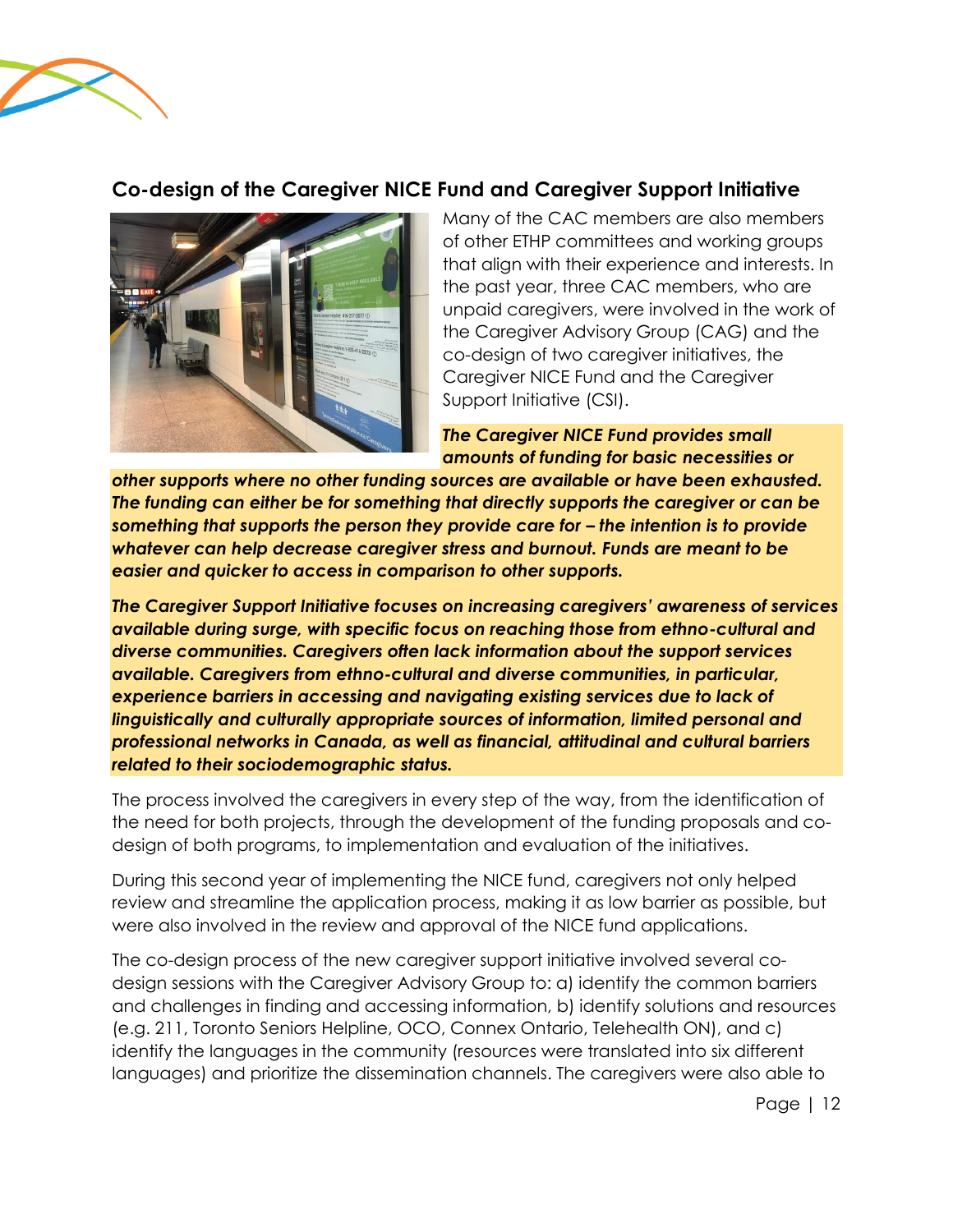

provide input to various documents, promotional materials, as well as review the translations of the resources and the caregiver website.

#### <span id="page-13-0"></span>**Presentations**

#### <span id="page-13-1"></span>**Minister's Patient and Family Advisory Council (MPFAC) and the Ministry of Health's Patient Engagement Secretariat Presented by: Betty-Lou Kristy, Chair of the MPFAC**

In February 2022, the CAC invited Betty-Lou Kristy and members of the Ministry of Health's Patient Engagement Secretariat to present the priorities for client and caregiver work and engagement at a provincial level. Members of the CAC were also interested to learn:

- a) how the MPFAC plans to work with OHTs and their respective PFACs to align on areas of shared interest; and
- b) how the MPFAC could support greater caregiver/client engagement through education or other resources for OHTs and identifying and sharing best practices in engagement.

The presentation was very informative and provided context and perspective for the work of the CAC.

#### <span id="page-13-2"></span>**Ontario Caregiver Organization (OCO)**

#### **Presented by: Bianca Feitelberg, Project Lead, Partnerships & Innovation and Alison Kilbourn, Project Lead, Strategic Partnerships and Innovation**

This presentation provided an opportunity for CAC members to learn more about OCO's mandate and current activities, as well as the Caregiver ID initiative.

#### <span id="page-13-3"></span>**Algoma OHT – Caregiver ID Presented by: Laura Tenhagen, Transformation Consultant at Algoma OHT**

In follow up to OCO's presentation, CAC members expressed interest to learn more about the experience of OHTs in implementing the Caregiver ID initiative. For that purpose, we invited Algoma OHT to meet with CAC members and share their experience in implementing the Caregiver ID project and some of the lessons learned.

#### <span id="page-13-4"></span>**East Toronto Family Practice Network (EasT-FPN) Presented by: Dr. Catherine Yu, Chair, Family Physician and Board Member at EasT-FPN**

ETHP is one of the few OHTs that has a formalized network of family physicians working in East Toronto. The CAC invited Dr. Yu to share an overview of EasT-FPN, including

Page | 13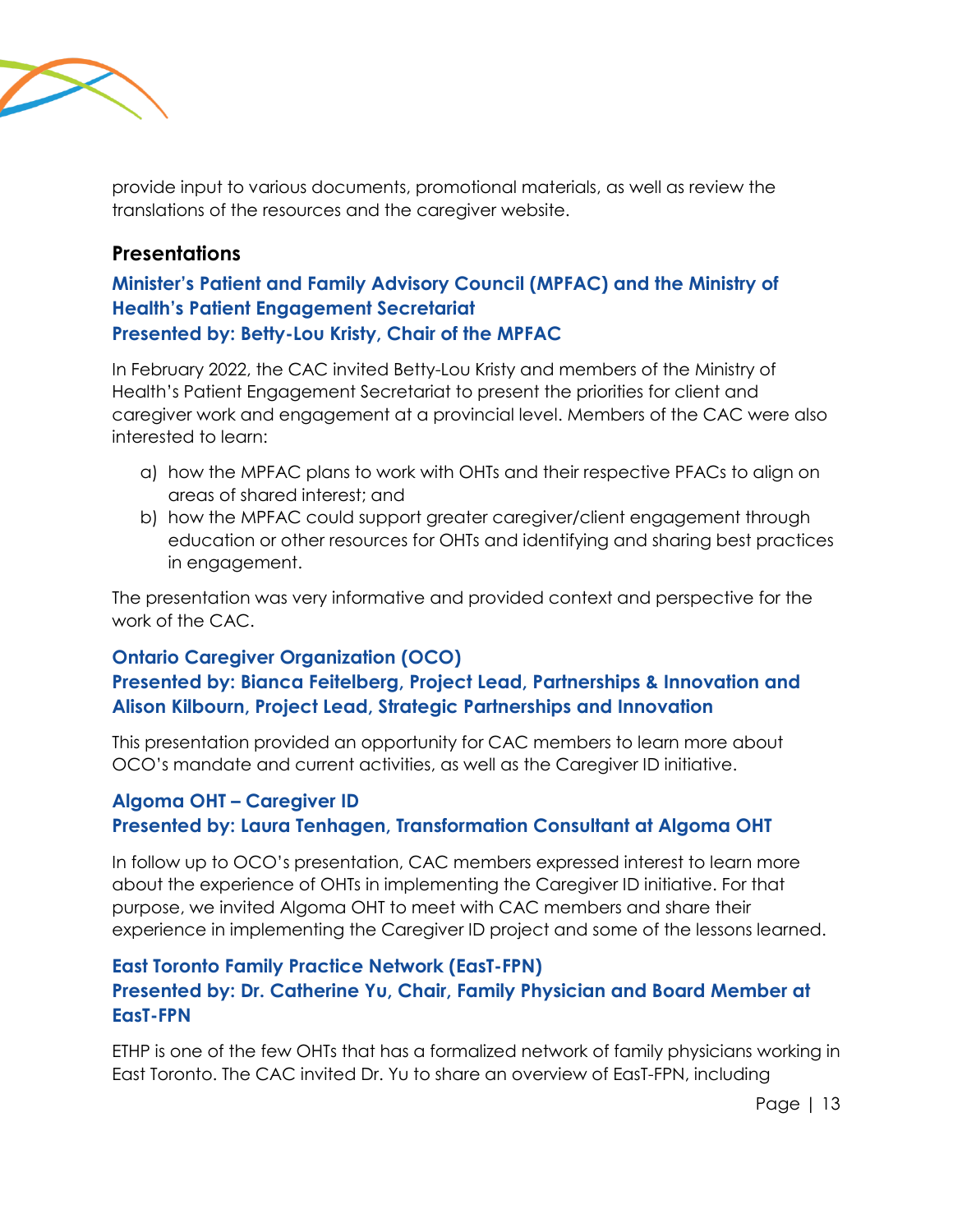

progress on the development of the physician network to date, as well as some of the significant challenges for access to primary care during the pandemic. Many of the CAC members in the past year expressed interest in better understanding the current state of primary care in East Toronto. In our discussions, members identified a number of emerging issues in accessing primary care. The presentation was an opportunity for members to share what they have been hearing from their community networks. In follow up to the presentation, Dr. Yu invited CAC co-Chair Shirley Zhu and other CAC members to attend a meeting of the East-FPN Board and present the work of the CAC.

#### <span id="page-14-0"></span>**Asset Mapping and Navigation Initiative Presented by: Susan Selva, Digital Health Lead at ETHP**

Another topic of high interest among CAC members was digital health. Members were interested in learning more about the current ETHP asset mapping and navigation initiative. ETHP's Digital Health Lead provided an overview of the development of ETHP's online service directory as well as an overview of the work to support the Ontario Health – HealthCare Navigation Service (HCNS). One of the CAC members is a member of the Digital Health Steering Committee and works alongside staff and other patient and caregiver advisors.

#### <span id="page-14-1"></span>**Primary and Community Care Response Teams (PCCRT) Presented by: Mireille Cheung, Director, Primary Health Services at East End Community Health Centre, and Lori Sutton, PCC RT Project Manager**

Members of the CAC also had an opportunity to learn more about the PCCRT, an ETHP integrated care planning program. The teams offer neighbourhood- and team-based health and social services care planning to help vulnerable individuals navigate the healthcare system. The program aims to support individuals who don't have a family doctor, may be housebound or have other unmet needs by connecting them with supports and services closer to home. A number of CAC members have also joined some of the PCCRT committees and working groups.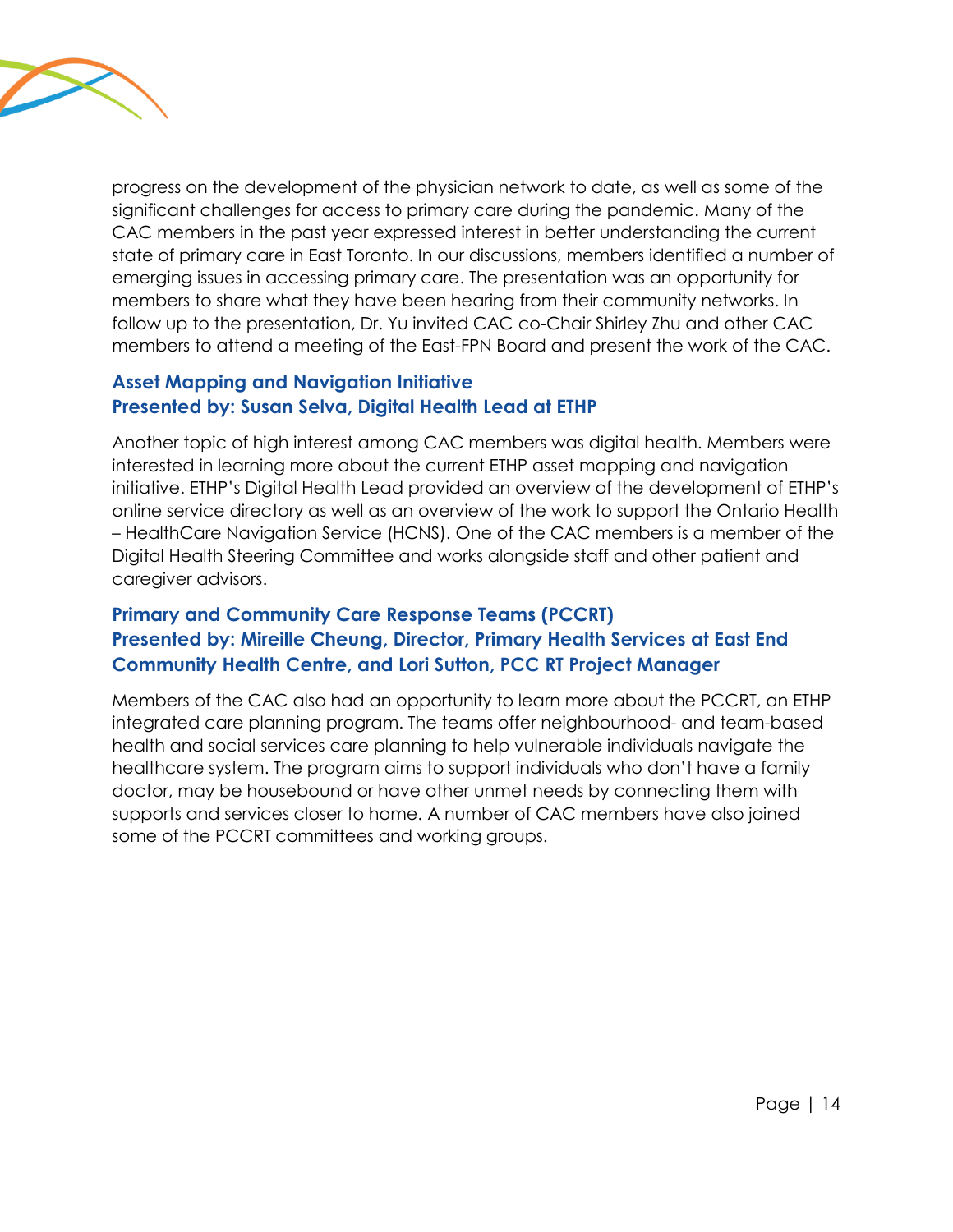

## **Challenges and Opportunities**

<span id="page-15-0"></span>Clearly there have been many challenges for everyone working in and receiving healthcare this past year. Service providers experienced unprecedented staffing problems and ongoing pressure dealing with the pandemic. We all felt the absence of caregivers and families in the hospitals and long-term care homes due to COVID-19 restrictions. This further highlights the important role unpaid caregivers play in our health system.

Our patient and caregiver advisors, much like healthcare staff, are experiencing stress and burnout. Two years into the pandemic, CAC members are reporting virtual meetings fatigue. Moving our meetings online has produced a myriad of challenges with access to documents and missed meeting requests related to the use of various IT platforms that are not easily navigated as an external stakeholder. We all agree that the work of the CAC would have benefited from access to an online collaborative space.

Our meeting agendas are always packed as we attempt to maximize the time to provide feedback on initiatives brought forward by ETHP. We struggle to find time in our meetings for discussion and to reflect on the goals and interests of the CAC members. It has been a challenge to cultivate team cohesion – partly due to lack of opportunities to collaborate on initiatives championed by our members.

Advisors are being engaged more and more at every level of ETHP, but like many other patient and caregiver advisors involved in the OHT work, they are trying to find a balance between wanting to engage and realizing they cannot be at every meeting and participate in every discussion. We expect that the demand to engage CAC members will continue to rise as awareness of the value of the CAC grows. While we work to strengthen our internal capacity, it is important to remind ourselves that our work is valuable. What may seem like involvement in many "small things" to our members still produces a cumulative, positive impact in patient engagement in the long run.

With so many competing priorities it is more important than ever that we have a clear understanding of the role that patient and caregiver advisors play in advancing integrated care. Creating opportunities to learn from patients and caregivers will be of critical importance as OHTs roll-out programs and services to counter the devastating effects of the COVID pandemic. Advisors and staff need to work together on a common goal – to ensure meaningful engagement across the OHT.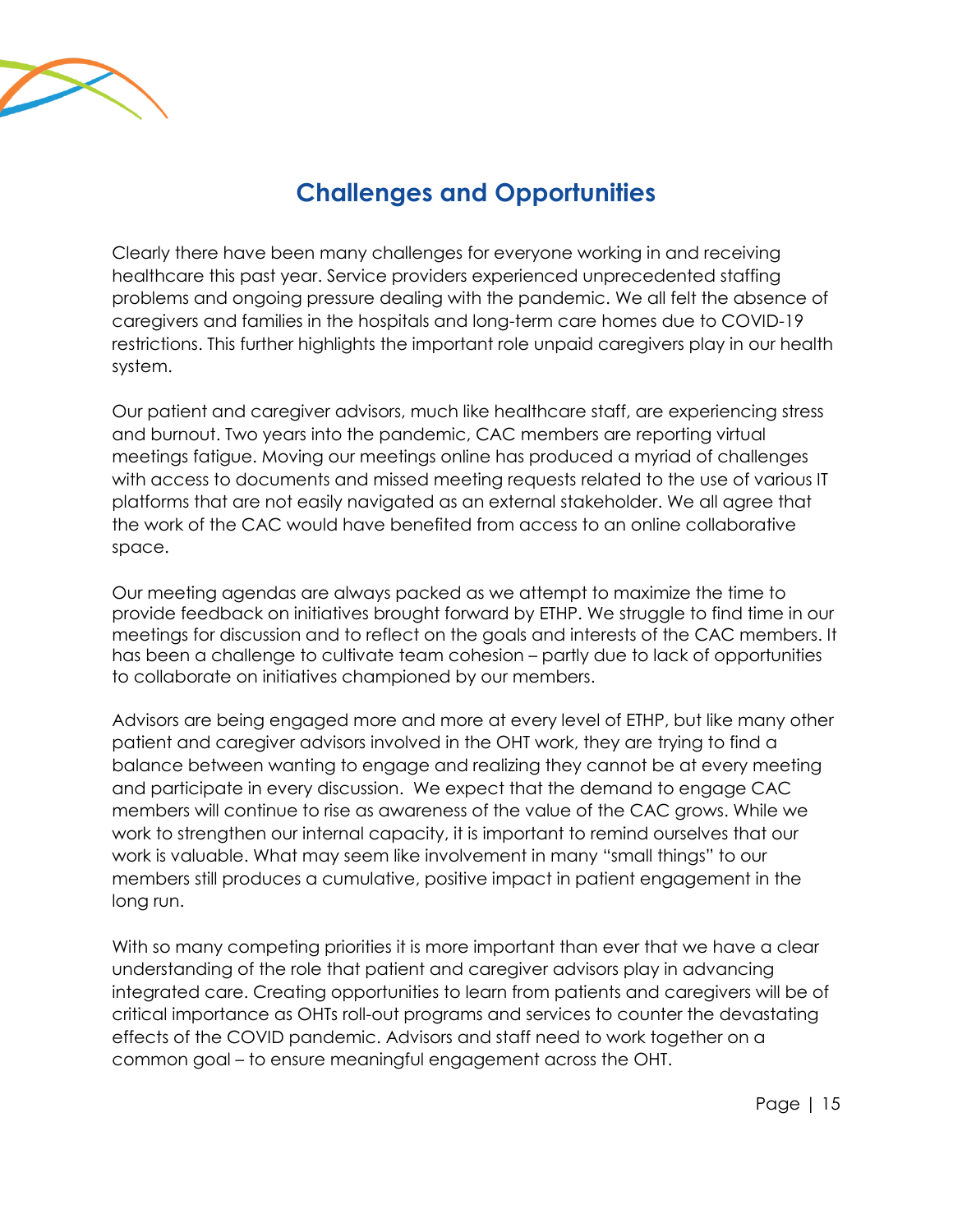

ETHP has often been identified as a leader in patient and caregiver engagement. As we look forward, there are opportunities for ETHP to continue to be at the forefront of this important work but we will need to be strategic in identifying the resources needed to prioritize and support the work of the CAC and other patient and caregiver advisors across ETHP.

## **Looking Forward**

#### <span id="page-16-0"></span>**In the forthcoming period, the CAC will work to achieve the following outcomes:**

- 1. Enhanced CAC capacity to deliver on its mandate
- 2. Improved CAC effectiveness
- 3. Increased engagement and community partnership across ETHP

#### **This will be achieved by focusing on:**

- 1. CAC skill development
	- Identifying opportunities for training and education of CAC members
	- Continuous learning about engagement best practices
- 2. Ongoing CAC operations and support of ETHP initiatives
	- Seek input from communities that are underrepresented on the CAC through further growth of the CAC membership
	- Continue participation in ETHP committees and working groups to provide the patient and caregiver voice and support ETHP's goals and priorities
	- Collaborate with the PFACs of ETHP partners by instituting quarterly meetings of patient and caregiver advisors across ETHP
- 3. Engagement and co-design
	- Seek input from communities that are underrepresented on the CAC through community outreach
	- Work to improve the CAC engagement webpage to include resources for the community